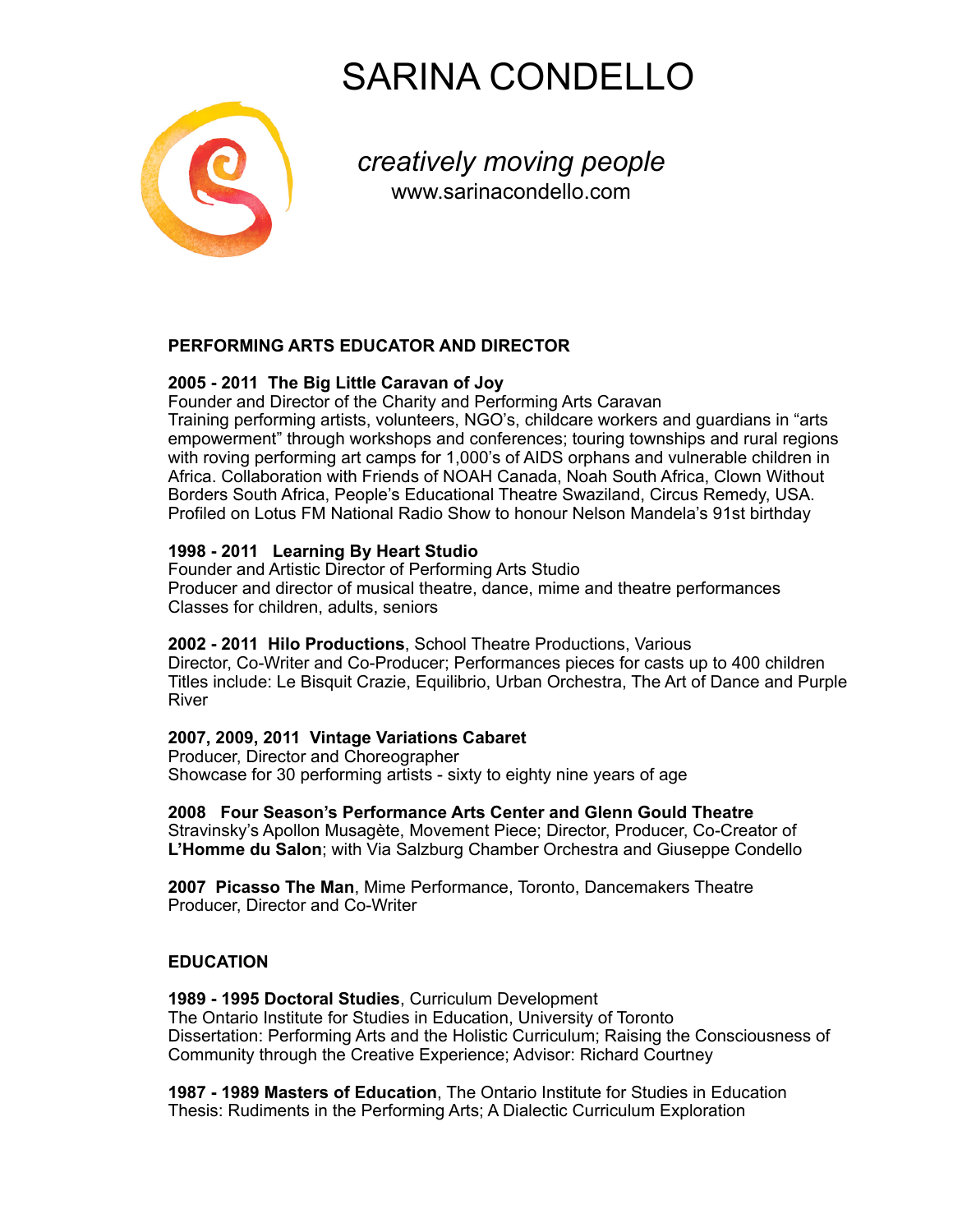

**1989 Bachelor of Education** and **Ontario Teacher Certificate**  Faculty of Education, University of Toronto

**1985 - 1987 Bachelor of Arts Honours Degree,** York University, Toronto Specialization: Dance Education and Composition

**1981 - 1985** Faculty of Education, Winnipeg, Manitoba Major: Physical Education and Theatre Studies

### **TV AND FILM PRODUCTION**

**2002 - 2010 The Barefoot Dancer**, 65 episodes, Vision TV and W Network Producer, Creator and Host; Lifestyle movement series, using imaginative themes and dances from around the world. Currently airing on Sun TV, Distributed worldwide

**2010 Big Voice**, Television Series, W Network Choreographer and Movement Coach

**2009 Battle of the Blades**, CBC Movement Coach (Samantha Gaetz and Mark Masri)

**2008 Dancing in Dagbamete**, Feature Documentary (in post-production) Producer, Director, Writer; 13 Canadian senior dancers travel and perform at the Dagbamete Spring Festival of Atonement in Dagbamete, Ghana

### **2008 Thank You Tanzania**, Feature Documentary

Producer, Director, Writer; Three teens work in an Arts Camp at an AIDS orphanage Awards: Honourable Mention, Best Feature Documentary, The Accolade Competition (La Jolla, California) Honourable Mention, Best Feature Documentary, Bayou City Inspirational Film Festival (Houston) Official Selection: East Lansing Children's Film Festival (Michigan), Hearts and Minds Film Festival (Dover), Action on Film (Pasadena)

**2003 Pop Stars**, Global Television Movement and Motivational Coach

### **DANCER AND CHOREOGRAPHER**

**2006 Kihumbe** Performance Troupe, Mbeya, Tanzania Director, Dancer; integrated circus, theatre and dance performances that educated communities about HIV and AIDS

**2004 Lulu**, Buffon Show, Toronto; satirical performance piece about the yoga industry

**2003 Il Sogno**, Toronto Canadian Movement Theatre, Toronto Producer, Co-director in Corporeal Mime; Funded by The Canada Council for the Arts

**2002 - 2005 Kekeli African Dance Ensemble**, Toronto, Dancer Nathaniel Dett Chorale, North York Performing Arts Centre; Windsor Performing Arts Centre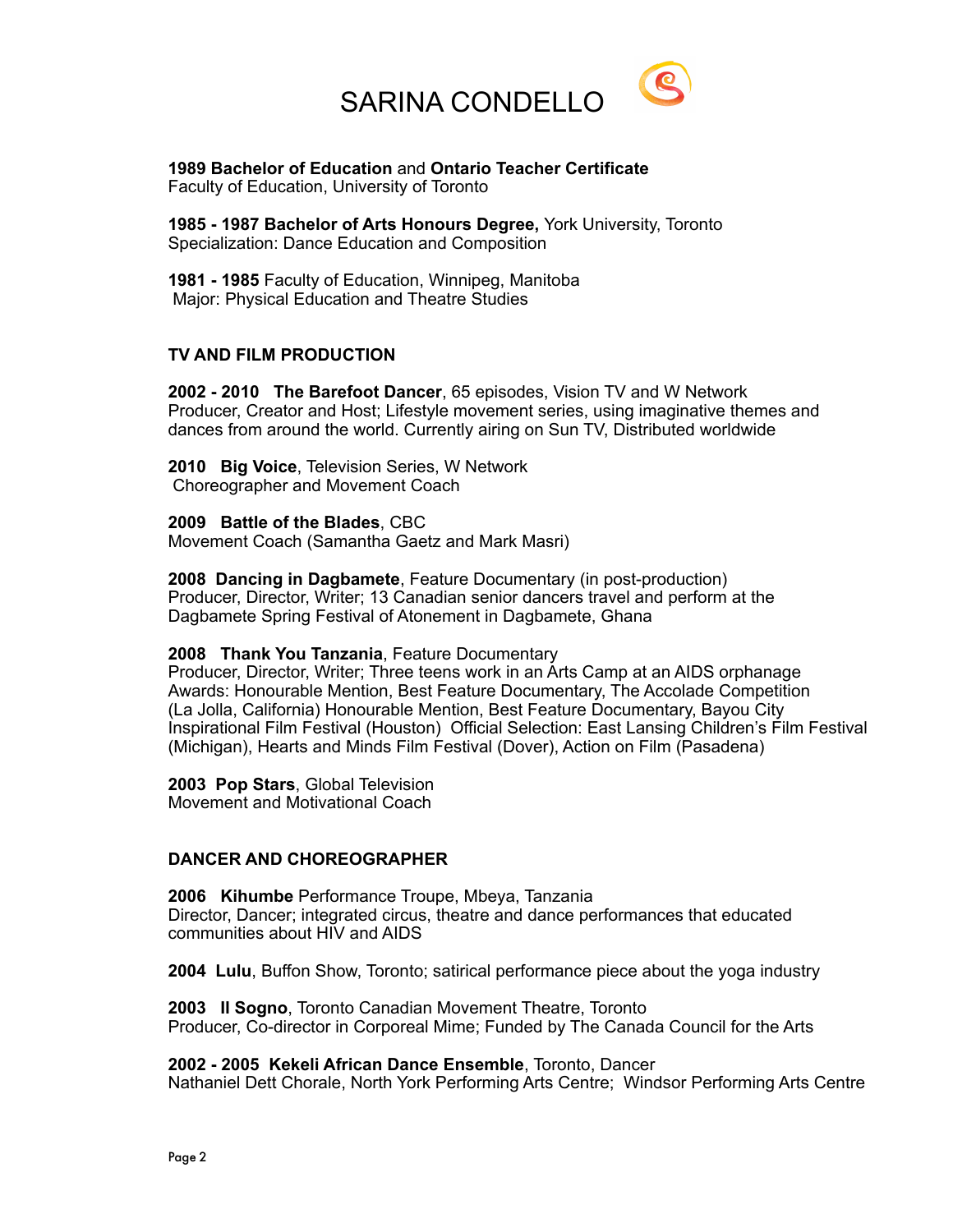

**2001 - 2010 Private Movement Coach and Choreographer for Video** Clients include: Amy Sky, Jane Siberry, Olivia Newton John, Elaine Overholt

## **TEACHING EXPERIENCE**

**2010 The Empowered Child Workshop,** Manzini, Swaziland and Durban, South Africa; Designed for regional artists, NGOs, educators, social workers, childcare givers and guardians a 2 day workshop on play, the arts and creativity for children

**2008, 2011 Los Monequitoes du Matanzas** collobaration**,** Cuba; Dance Excursion Director and Group Leader of a cultural excursion to Matanzas and Havana

**2000-2011 York University**, Toronto; Guest Lecturer

**2008, 2009 The Priory School**, Montreal Quebec; Artist in Residence

**2000 - 2010 Havergal College**; **Branksome School**; **Upper Canada College**; **Maben School**; Consultant in Choreography, Creative Dance Specialist

**1994 - 2008 Cottingham Public School**, Toronto; Creative/Modern Dance and Drama Educator; Original shows included: Around the World in 80 Minutes, Air Born, Art 'n Motion

**1989 - 2007 University of Toronto,** Faculty Of Education, OISE Guest Lecturer on Fundamentals of Dance and Drama Curriculum

**1998 - 1999 Young People's Theatre**, Dance With Poetry, Toronto Workshop Leader Bubbles and Dreams, Into the Night

**1998 University of Colorado**, Faculty of Dance, Greeley Course Design and Instruction: Dance and the Child

**1995 - 1998 Young People's Theatre**, Toronto; Workshop Leader

**1991 - North York Board**, **Faywood Arts Centre**,Toronto Arts Educator. Implemented an integrated arts courses for elementary educators

**1990 Toronto Catholic Separate School Board**  Curriculum designer, primary/junior dance curriculum

**1988 - 1995 Inner City Angels**, Toronto Director, Performer and Dance Educator for inner city children

**1988 - 1989 Seneca College**, Toronto

Course design and instruction: Developing Music and Dance Skills for the Early Childhood Educator